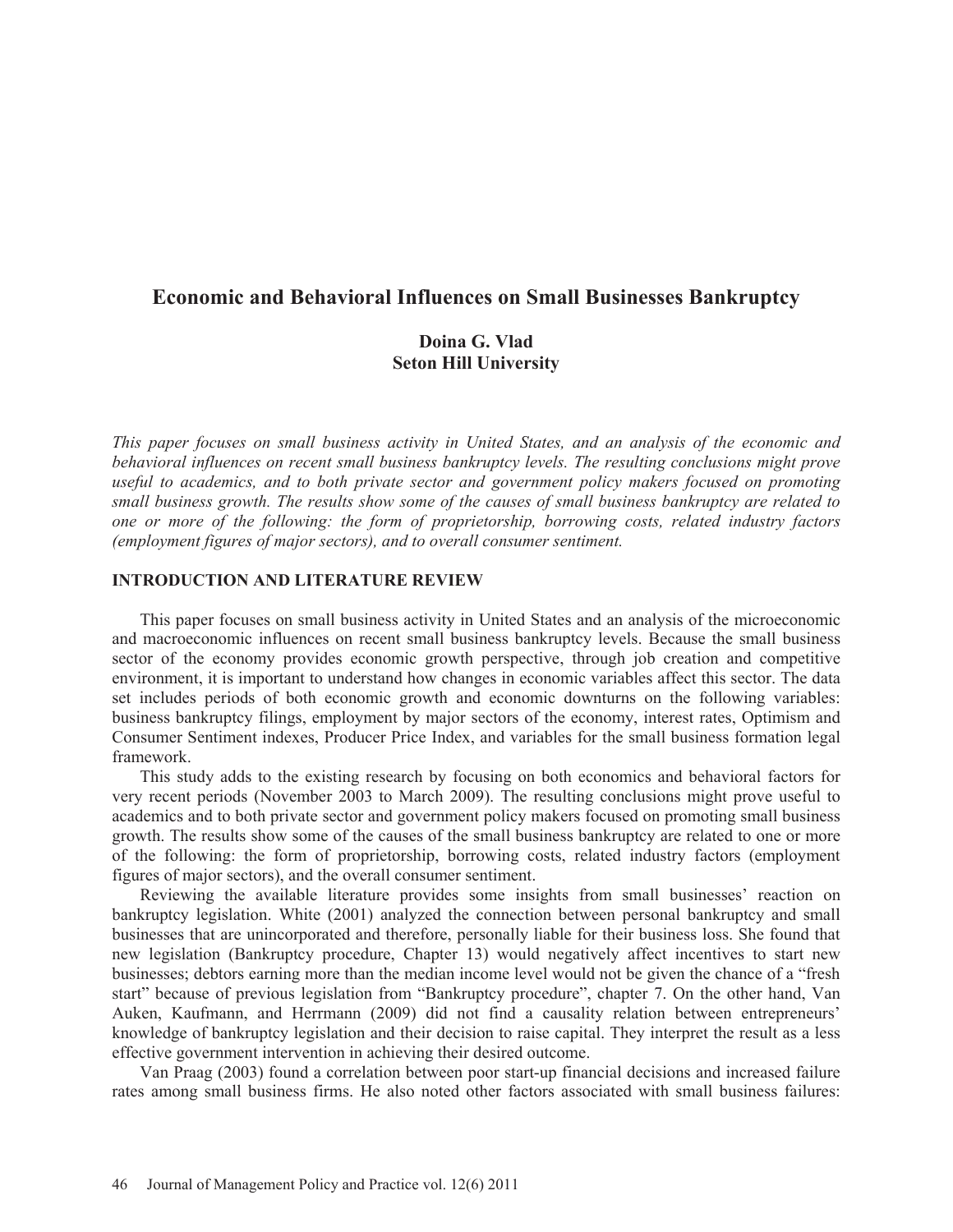excessive use of debt, inadequate levels of short-term debt with relatively high cost of borrowing, and under capitalization for start-ups.

Craig, Jackson, and Thomson (2004) examined credit access within beginning small businesses, with very little or no credit history. They found that due to an adverse selection effect, the market had difficulties allocating credit on price, when the lower-risk borrowers were removed as the potential borrowers.

Baird and Morrison's research (2005) revealed one important reason in small businesses' failure occurs when there is a mismatch between owner's business knowledge and a particular business model skill requirement, in particular, a labor economics issue problem.

Klein (2005) expressed small business owners' concern over the state of the economy, with regards to rising inflation, increasing trade deficits, energy problems, and the collapse of the dollar factored against adverse international exchange rates.

Bradley and Cowdery (2005) pointed out "small business plays a critical role in the health of the U.S. economy" (p. 205). Their research revealed that poor planning, not enough finances, improper business experience, and lack of personal discipline, are some of the major causes of small business bankruptcies. Similarly, Carter and Van Auken (2006) identified three categories as the most important causes of bankrupt firms: lack of knowledge, debt inaccessibility, and economic conditions.

Based on the previous research findings on small business bankruptcy factors and based on current developments in the economy, this study examines correlation between the economic and behavioral factors and the small business bankruptcy levels.

The remainder of this paper is divided into three parts. Section two, outlines testable hypothesis. Section three, describes the testing methodology and empirical results. Section four, discusses the research and conclusions.

#### **TESTABLE HYPOTHESES**

The statistical analysis part of this paper uses monthly data provided by the US Small Business Administration (SBA) research center. The number of monthly small business bankruptcy filings in United States from November 2003 to March 2009 is used as a dependent variable. The following are independent variables: the prime bank loan rate, the Small Business Optimism Index, the next 3 months "good time to expand" Index, the number of firms self-employed incorporated, the number of selfemployed unincorporated, the employment by major sectors, the seasonally adjusted unemployment rate for the economy, Producer Price Index, Consumer Sentiment Survey Index, the 3-months Treasury bills rates (as a proxy for the short term cost of borrowing), and the 10-year Treasury Note (as a proxy for the short term cost of borrowing).

Five testable hypotheses were developed and proposed. They are:

*H1: The self-employed unincorporated firms are more likely to fail than the selfemployed incorporated firms, due to more exposure to risk.* 

*H2: Firms in manufacturing, retail trade, and related industries are more likely to fail than firms in other industries, due to increased sensitivity to geographic location and to industry's specific strategy.* 

*H3: The bankruptcy rates are sensitive to and positively correlated with the cost of borrowing.* 

*H4: The bankruptcy rates are sensitive to and positively correlated with the cost of production for small business firms.* 

*H5: Optimism is inversely related with the increase in the number of bankruptcies when the economy is on the rise and positively related with the increase in the number of bankruptcies, when the economy is on downturn.* 

The variables used to statistically test the *H1* hypothesis are the number of incorporated small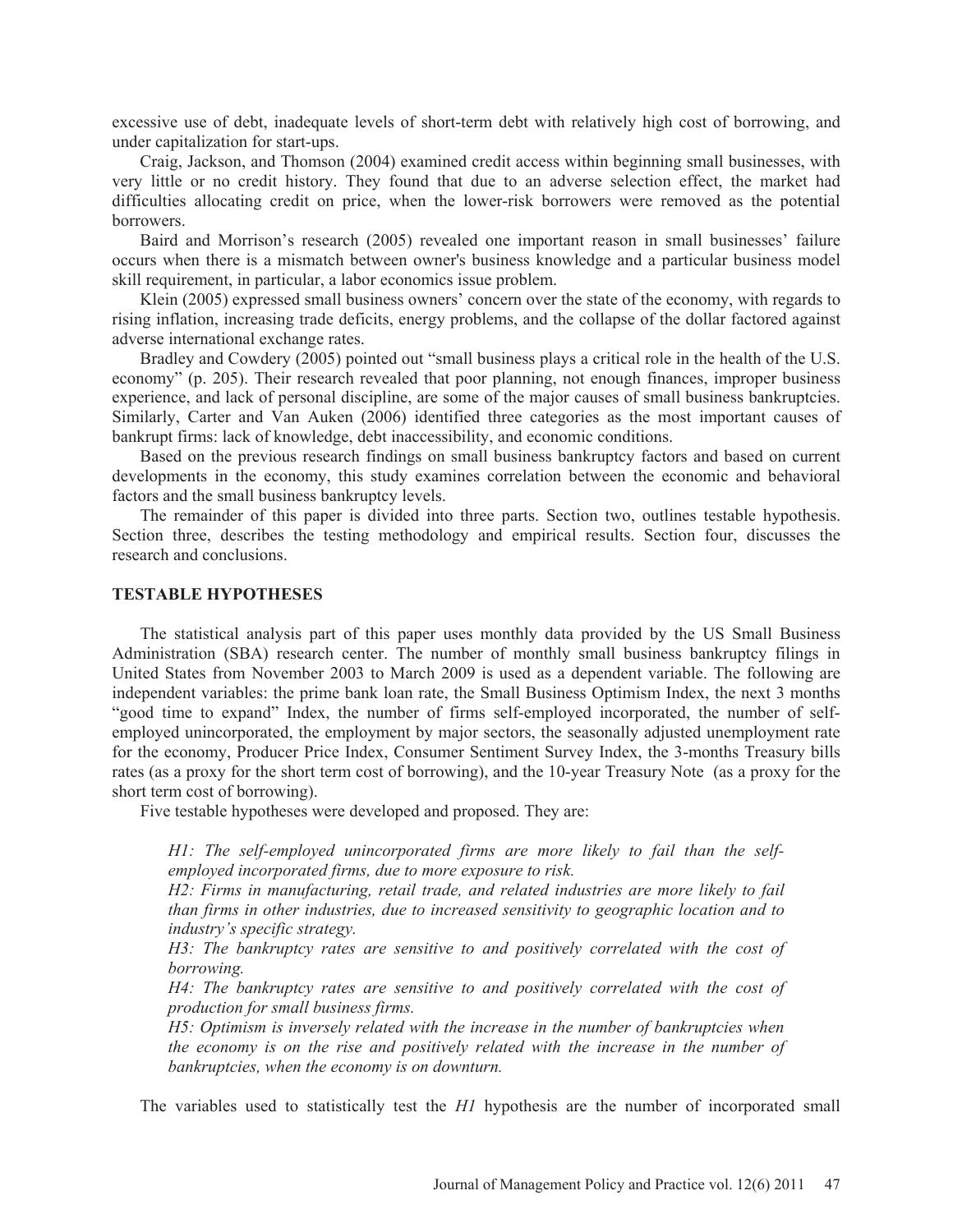business firms and the number of unincorporated small business firms. Previous research by Carter and Van Auken (2006) found bankrupt firms were more likely to be either proprietorship or partnership forms of organization than non-bankrupt firms. Hobbs (1997) and Jones (1997) also determined that the form of business was an important element for the small business owners' decision making process.

Based on the current reality of negative chain reactions from firms in manufacturing, retail trade, hospitality, and tourism areas (as a response to the economic downturn), this paper also looks into industry specific behavior. Specialized skills are required for people working in the above-mentioned industries and there is increased sensitivity to geographic location and industry specific strategies. Manufacturing and retail industries provide more growth opportunities, and absorb more of the local labor force; thus, those industries are highly sensitive to the overall economic conditions. During the economic downturns, the negative effect might accelerate, creating a domino effect with high rates of job loss and increased bankruptcy rates. Some of the previous research on small business bankruptcy factors indicates education, experience, type of the firm (Bruderl, Preisendorfer, and Ziegler, 1992), industry, location, strategy (Carter et al., 1997), market conditions, supplier relations, and strategy (Zacharakis, Meyer, and DeCastro, 1999) were associated with bankruptcy rates. Consequently, variables used to statistically test the *H2* hypothesis are the employment figures of major sectors of the economy.

To test the *H3* hypothesis, the prime bank loan rate was used to measure the overall cost of borrowing for the economy and two additional measures for the short term and long term costs of borrowing: the 3 months Treasury bills rates and the 10-year Treasury Note, respectively. Previous studies found the financing issues were relevant to the quality of small business activity: Malach, Robinson, and Radcliffe (2006); Brown, Colborne, and McMullan (1988), Mellor and Lee (2001), Hobbs (1997).

For *H4* hypothesis, the Production Price Index was used to measure the cost of production.

The three sentiment measures for *H5* testing hypothesis are: the Small Business Optimism Index, the next 3 months "good time to expand" Index, and Consumer Sentiment Survey Index. The hypothesis is that optimism is inversely related to the increase in the number of bankruptcies when the economy is on the rise. That is because business owners usually properly hedge for risk during good economic episodes. Based on previous findings on overreactions (Fama and French, 1996; Daniel, Hirshleifer, and Subrahmanyam, 1998; Vlad, 2008), the last hypothesis tests the idea that optimism is positively related with the increase in the number of bankruptcies due to over-optimism (overreaction) and less ability to hedge against risk (when the economy faces downturn).

#### **TESTING METHODOLOGY AND EMPIRICAL RESULTS**

The testing methodology is the Least Squares Method, with the number of business bankruptcy filings as the dependent variable and the following independent variables: prime bank loan rate, next 3 month "good time to expand" Index, Optimism and Consumer Sentiment Indexes, number of selfemployed incorporated and number of self-employed unincorporated business firms, employment by major sectors of the economy data, Producer Price Index, 3-month treasury bills data, and 10-year treasury notes data.

The monthly data set covers the period starting November 2003 until March 2009 and Table 1 presented below shows the statistical results of the regression. Before analyzing the significance of each of the individual parameters of the variables in the model, the F-statistic in Table 1 below shows the multiple regressions relationship is significant. The F-test reveals that all of the variables in the model are jointly statistically significant at 1% level and that reliable t-tests can be conducted.

Based on the statistical results presented in Table 1, the H1 hypothesis is supported: the coefficient for the number of unincorporated business firms is significant at 5% level. Alternatively, the coefficient for the number of the incorporated business firms is not significant. Thus, the data provide statistical evidence showing that the self-employed unincorporated firms are more likely to fail than self- employed incorporated firms, due to more exposure to risk.

Testing H2 hypothesis used employment figures from thirteen major sectors of the economy, including the government. The coefficients for seven of the industries are statistically significant. Based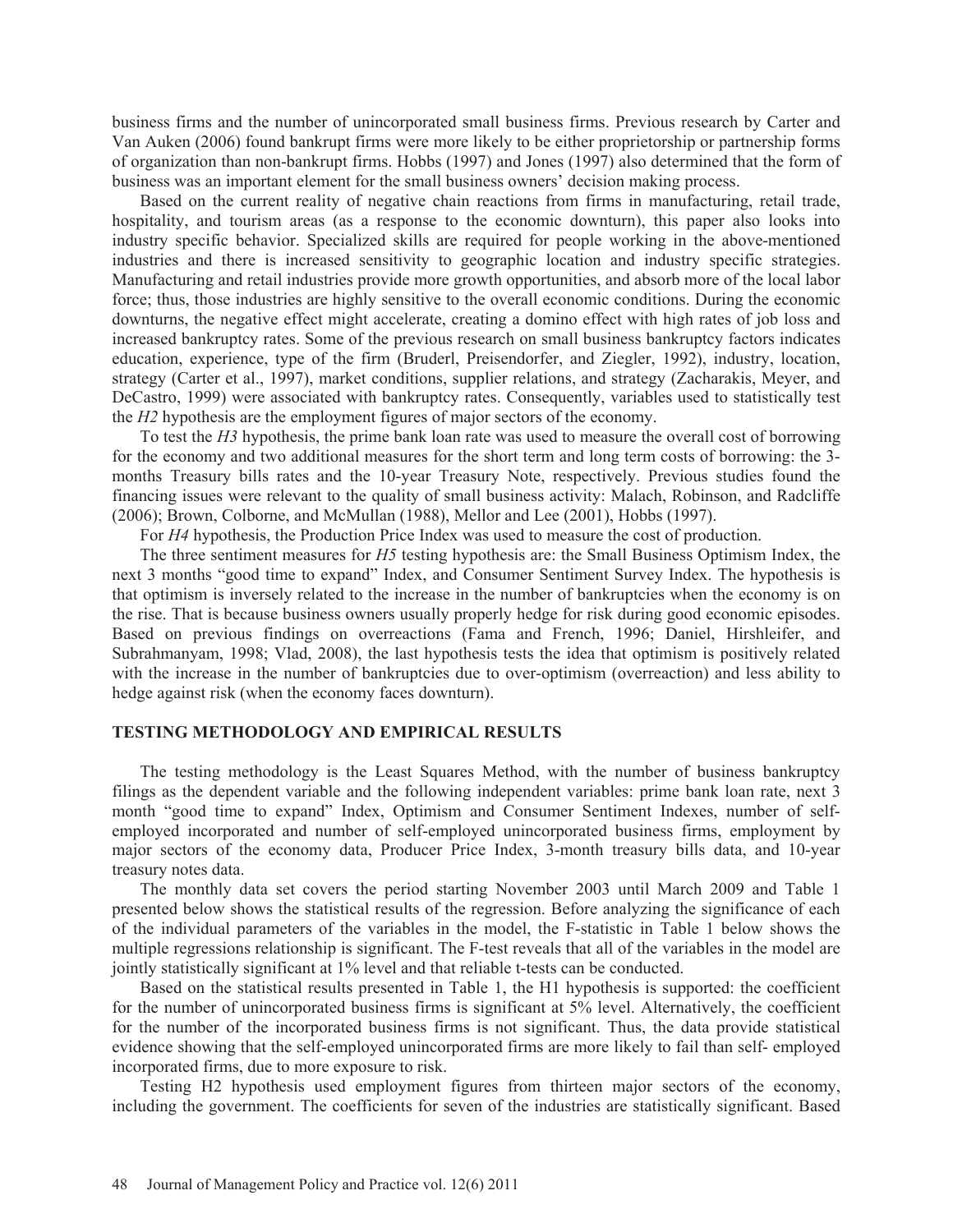on the coefficient's sign, the changes in the number of employed in three of the industries are negatively correlated with the changes in the number of business bankruptcy filings. The three industries are: Manufacturing, Retail Trade, and Leisure and Hospitality. Moreover, the coefficients for the industries show the highest statistical significance: at 1% level.

## **TABLE 1 SMALL BUSINESS BANKRUPTCY FACTORS**

The dependent variable is the business bankruptcy filings (in thousands) in United States and the independent variables are presented in the table's specification.

| Specification                          | <b>Coefficient</b> | t-Statistic | <b>Other statistics</b> |
|----------------------------------------|--------------------|-------------|-------------------------|
| Constant term                          | $75.24*$           | 1.94        |                         |
| Prime bank loan rate                   | $0.82**$           | 2.62        |                         |
| 3-Month Treasury Bills                 | $-0.36$            | $-1.27$     |                         |
| 10-Year Treasury Note                  | $0.53*$            | 1.91        |                         |
| Optimism Index                         | $-0.01$            | $-0.04$     |                         |
| Next 3 Months "good time to expand"    | $-0.04$            | $-1.49$     |                         |
| <b>Consumer Sentiment Survey</b>       | $0.03**$           | 2.69        |                         |
| <b>Unemployment Rate</b>               | 0.09               | 0.18        |                         |
| Producer Price Index                   | 0.03               | 1.06        |                         |
| Self-employed Incorporated             | 0.11               | 0.21        |                         |
| Self-employed Unincorporated           | $-0.71**$          | $-2.44$     |                         |
| Construction                           | $-2.39$            | $-1.14$     |                         |
| Manufacturing                          | $-9.75***$         | $-6.58$     |                         |
| Retail Trade                           | $-13.03***$        | $-2.79$     |                         |
| Leisure and Hospitality                | $-8.26***$         | $-4.49$     |                         |
| <b>Financial Services</b>              | 7.68**             | 2.54        |                         |
| Natural Resources and Mining           | $-5.15$            | $-0.45$     |                         |
| Trade, Transportation and Utilities    | $12.52**$          | 2.48        |                         |
| Wholesale Trade                        | $-8.33$            | $-1.05$     |                         |
| Information                            | $6.74*$            | 1.97        |                         |
| Professional and Business Services     | $-0.96$            | $-0.72$     |                         |
| <b>Educational and Health Services</b> | $-0.75$            | $-0.38$     |                         |
| Other Services                         | 9.81**             | 2.16        |                         |
| Government                             | $-0.01$            | $-1.27$     |                         |
| R-squared                              |                    |             | 0.94                    |
| <b>Adjusted R-squared</b>              |                    |             | 0.88                    |
| Durbin-Watson                          |                    |             | 2.10                    |
| F-statistic                            |                    |             | 16.47***                |

\*Significance at 10% level; \*\* Significance at 5% level; \*\*\* Significance at 1% level.

The results lead credibility to the interpretation that as more people find jobs in manufacturing, retail trade, leisure, and hospitality industries (during good economic conditions), the number of bankruptcy filings goes down, showing that the industries are self-sustainable and contribute to economic growth. On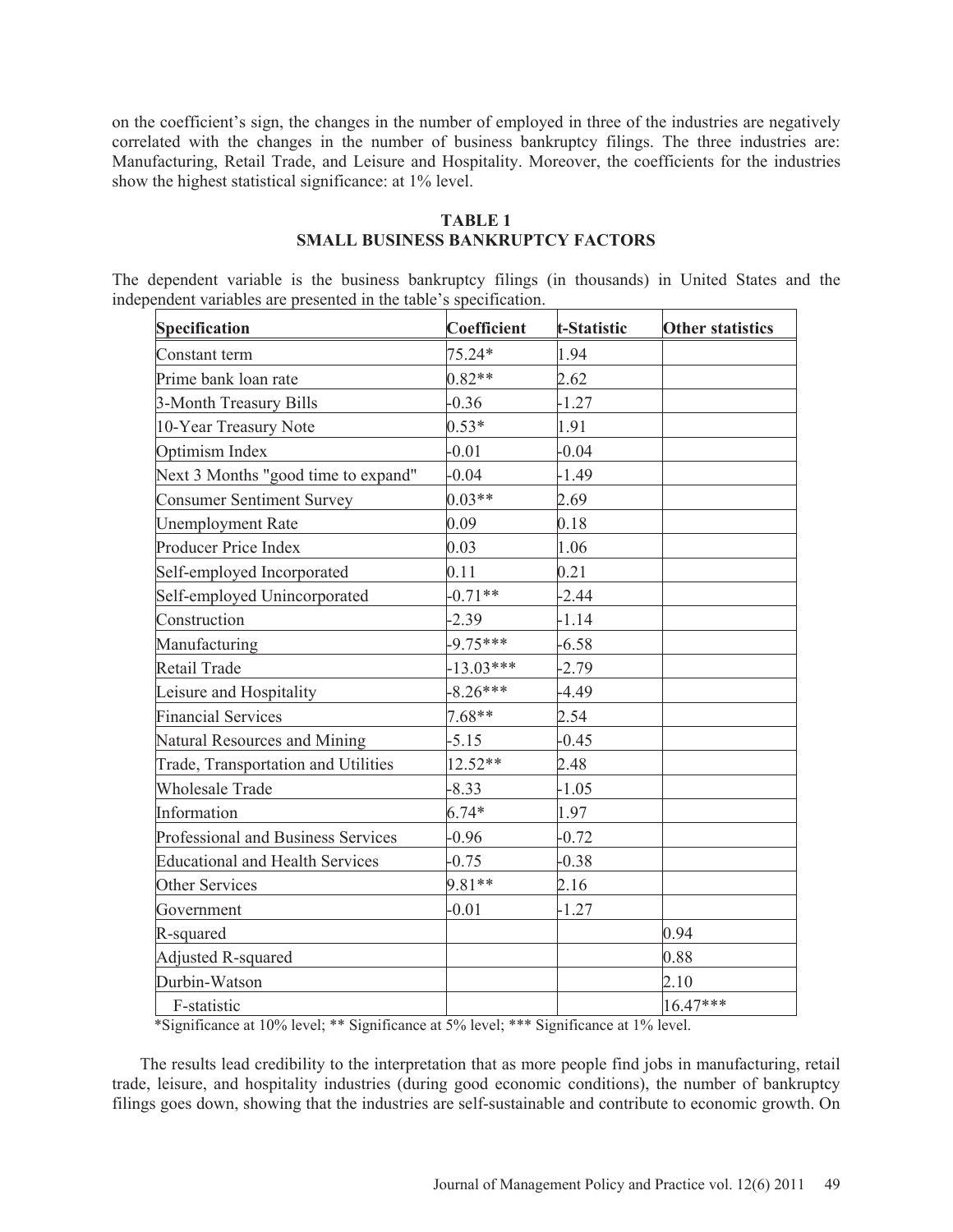the other hand, as more people lose their jobs in manufacturing, retail trade, leisure, and hospitality industries (during bad economic conditions), the number of bankruptcy filings goes up, showing that these industries are sensitive to the overall changes or downturns in the economy. The finding is consistent with the hypothesis that due to more specialized skills required and increased sensitivity to geographic location, the manufacturing and retail industries are more likely to fail during times of economic hardships.

For the remaining industries, the changes in the number of employed in the following four industries are positively correlated with the changes in the number of business bankruptcy filings: Financial Services, Trade, Transportation and Utilities, Information, and Other Services. As more people find jobs in those four industries, the number of bankruptcy filings goes up, which shows that the industries are less stable over time and more exposed to market risk factors. These industries are less dependent on a specific geographic area and more exposed to the general market forces of supply and demand.

H3 hypothesis states bankruptcy rates are sensitive to and positively correlated with the cost of borrowing. The prime bank loan rate measures the overall cost of borrowing and the coefficient for the prime rate is positive and statistically significant at 5% level. Consequently, for the overall economy, the higher the prime rate, the higher the cost of borrowing for the small business firms, and the higher the number of business bankruptcy filings. Again, the data set supports the H3 hypothesis. However, when looking at the coefficients for the 3-months Treasury bills rates and for the 10-year Treasury Note rates, only the coefficient for the long term borrowing (10-year Treasury Note) is positive and statistically significant at 10% level. The result supports the interpretation that in the short run, due to swings in the market conditions and changes in the interest rates from monetary policy, there is no clear evidence of short-term interest rates as factor determining the bankruptcy rates. But in the long run, once the trend for interest rates "stabilizes", statistical evidence suggests a positive correlation between the increase in the long-term cost of borrowing and an increase in the number of bankruptcy filings.

For the H4 hypothesis, the data set shows that there is no statistical evidence for bankruptcy rates being positively correlated with the cost of production for small business firms, as measured by the Consumer Price Index.

The last hypothesis testing looks into the sentiment measures (next 3 month "good time to expand" Index, Optimism Index, and Consumer Sentiment Index) influence on the bankruptcy rates. Of the three sentiment measures, only the coefficient for the Consumer Sentiment Index was statistically significant, at 5% level. The positive sign of the coefficient suggests a positive change in Consumer Sentiment is associated with an increase in bankruptcy rates for small business firms. Given that the data sample covers periods of both positive economic outlook and downturn in the economy, the positive association suggests overconfidence from small business firms, leading to improper hedging against unexpected downward changes in the economic conditions.

Consequently, the H5 hypothesis is partially valid, since there is statistical evidence only for the overreaction or overconfidence behavior and only present in one of the three sentiment data sets.

To interpret the statistical analysis in more depth, further examination of how well the estimated equation fits the data sample would be a good follow up. The coefficient of determination (R-squared from Table 1) is 0.94, so 94% of the variability in the number of bankruptcy business firms is explained by the independent variables chosen in the linear regression model. One problem with R-squared as a measure of goodness of fit is that the R-squared will not decrease as more regressors are added to the model. To avoid overestimating the results by adding more independent variables to the model on the variability explained by the regression, the adjusted R-squared statistic provides a better measure for the goodness of fit. The adjusted R-squared (from Table 1 above) is 0.88, so 88% of the variability in the number of bankruptcy business firms is explained by the independent variables chosen in the linear regression model, after adjusting the R-squared for the addition of regressors. Thus, the model chosen in this paper and the data sample fit each other well.

The Durbin-Watson statistic measuring the serial correlation in the residuals has a value greater than 2 (from Table 1 above), showing no evidence of linear association between residuals from the regression model, which is a satisfying result as well.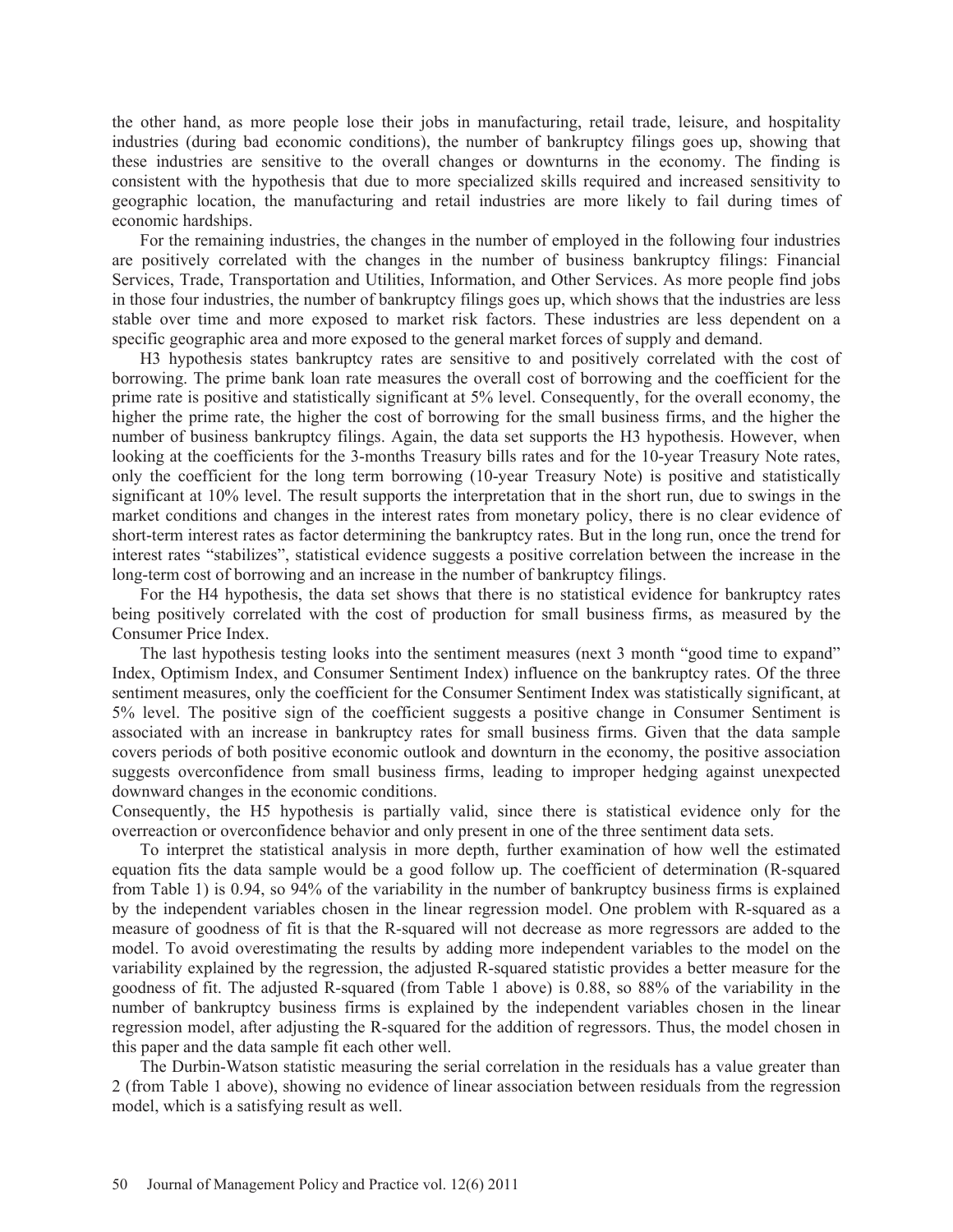### **CONCLUSION**

This paper focused on the small business sector in United States and researched the effects some economic and behavioral factors have had on small businesses bankruptcy levels in United States, for the most recent years (between November 2003 and March 2009).

Statistical results sustained the majority of the testable hypothesis:

- The self-employed unincorporated firms are more likely to fail than the self- employed incorporated firms, due to more exposure to risk.
- Firms in the manufacturing, retail trade, and other related industries are more likely to fail than firms in other industries, during bad economic times.
- Bankruptcy rates are sensitive to and positively correlated with the cost of borrowing, as measured by the prime bank loan rate.
- The positive association between the Consumer Sentiment and bankruptcy levels suggests overconfidence from small business firms, which makes them to improperly hedge against the unexpected downward changes in the economic conditions.
	- The data set did not support the testable hypothesis in the following areas:
- There was no statistical evidence of a positive association between the short-term borrowing (as measured by the 3-months Treasury bills rates) and the bankruptcy levels.
- The data sample showed no statistical support for the hypothesis that the bankruptcy rates are positively correlated with the cost of production for small business firms, as measured by the Consumer Price Index.
- Two of the three sentiment measures (next 3 month "good time to expand" Index and the Optimism Index) were not significant factors to explain the fluctuations in the US bankruptcy levels.

In conclusion, the research provided statistical evidence that economic and behavioral factors play an important role on the bankruptcy level of the small business sector of the economy. The results can be used by the representative institutions and by policy makers focused on promoting small business growth and reducing small business bankruptcy levels.

Based on the paper's findings, these recommendations for the small business sector should be considered:

- x Increase the awareness to risk exposure for self-employed unincorporated firms. New starters have to know the advantages and disadvantages of each form of proprietorship before they incorporate, so they can make an informed decision for the type of organization they want to operate under.
- There should be additional effort in sustaining the more stable industries, such as manufacturing, retail trade, and other related industries in our economy. Both the government and the business sector should give incentives beyond the current levels for new entrants in such industries, which can include tax incentives and/or friendlier fiscal policy regulation.
- New entrants in the small business sector should be aware of the bankruptcy levels, including potential risks and what could be done about them. They should be informed about the consequences of engaging in too much leverage, when the economy goes through tough times.

#### **REFERENCES**

Baird, D. & Morrison, E. (2005). Serial Entrepreneurs and Small Business Bankruptcies. *Columbia Law Review,* 105, 2310-2368.

Berger, A. & Udell, G. (1995). Relationship Lending and Lines of Credit in Small Firm Finance. *Journal of Business,* 68, 351-381.

Bradley, D. & Cowdery, C. (2005). University of Central Arkansas. Working paper.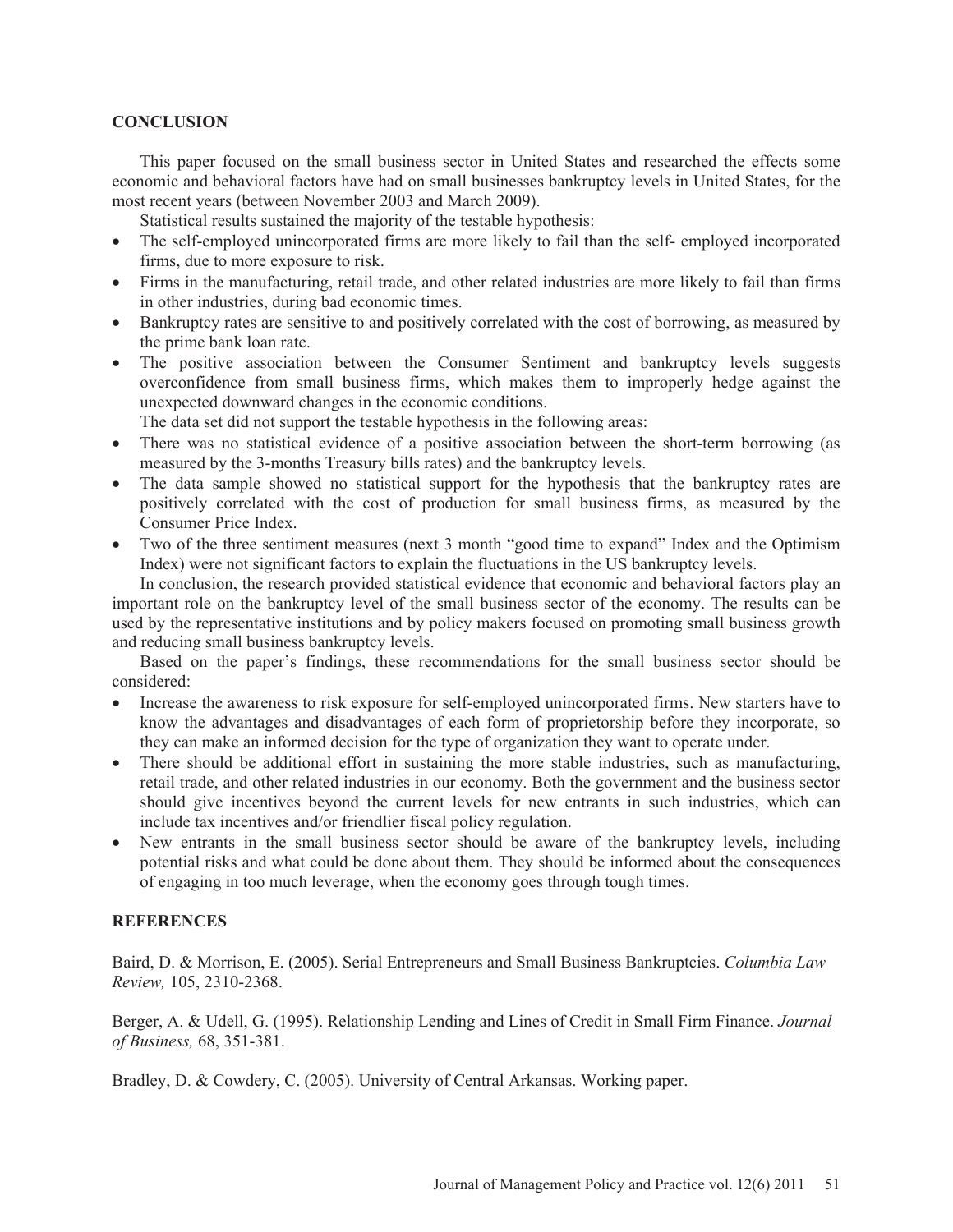Brown, C. A., Colborne, C. H. & McMullan, W.E. (1988). Legal Issues in New Venture Development. *Journal of Business Venturing,* 3, 273-287.

Bruderl, J., Preisendorfer, P. & Ziegler, R. (1992). Survival Chances of Newly Founded Business Organization. *American Sociological Review,* 57, 227-242.

Carter, N. M., Williams, M. & Reynolds, P. D. (1997). Discontinuance among New Firms in Retail: The Influence of Initial Resources, Strategy, and Gender*. Journal of Business Venturing,* 12, 125-145.

Carter, R. & Van Auken, H. (2006). Small Firm Bankruptcy. *Journal of Small Business Management,* 44(4), 493-512.

Craig B., Jackson W. & Thomson, J. (2004). Are SBA Loan Guarantees Desirable? *Research Department of the Federal Reserve Bank of Cleveland*, ISSN 0428-1276.

Daniel, K., Hirshleifer, D. & Subrahmanyam, A. (1998). Investor Psychology and Security Market underand Overreactions. *Journal of Finance,* 53, 1839-1885.

Fama, E. & French, K. (1996). Multifactor Explanations of Asset Pricing Anomalies. *Journal of Finance,* 51, 55-84.

Gaskill, L., Van Auken, H. & Manning, R. (1993). A Factor Analytic Study of the Perceived Causes of Small Business Failure. *Journal of Small Business Management,* 31(4), 18-31.

Hobbs, S. H. (1997). Toward a Theory of Law and Entrepreneurship*. Capital University Law Review,* 26, 241-299.

Jones, S. B. (1997). Small Business and Community Economic Development: Transactional Layering for Social Change and Economic Justice*. Clinical Law Review,* 4, 195-324.

Klein, K. (2005). The Big Concern of Small Business. *Business Week Online*, 00077135, 5/12/2005.

Lussier, R. (1995). A Nonfinancial Business Success versus Failure Prediction Model for Young Firms. *Journal of Small Business Management,* 33(1), 8-20.

Malach, S., Robinson, P. & Radcliffe, T. (2006). Differentiating Legal Issues by Business Type. *Journal of Small Business Management,* 44(4), 563-576.

Mellor, W. H. & Lee, P. H. (2001). Institute for Justice Clinic on Entrepreneurship: A Real World Model in Stimulating Private Enterprise in the Inner City. *Journal of Small and Emerging Business Law,* 5, 71- 90.

Smallbone, D. (1990). Success and Failure in New Business Startups. *International Small Business Journal,* 8(2), 34-47.

Van Auken, H., Kaufmann, J. & Herrmann, P. (2009). An Empirical Analysis of the Relationship Between Capital Acquisition and Bankruptcy Laws. *Journal of Small Business Management,* 47(1), 23- 37.

Van Praag, C. (2003). Business Survival and Success of Young Small Business Owners. *Small Business Economics,* 21, 1-17.